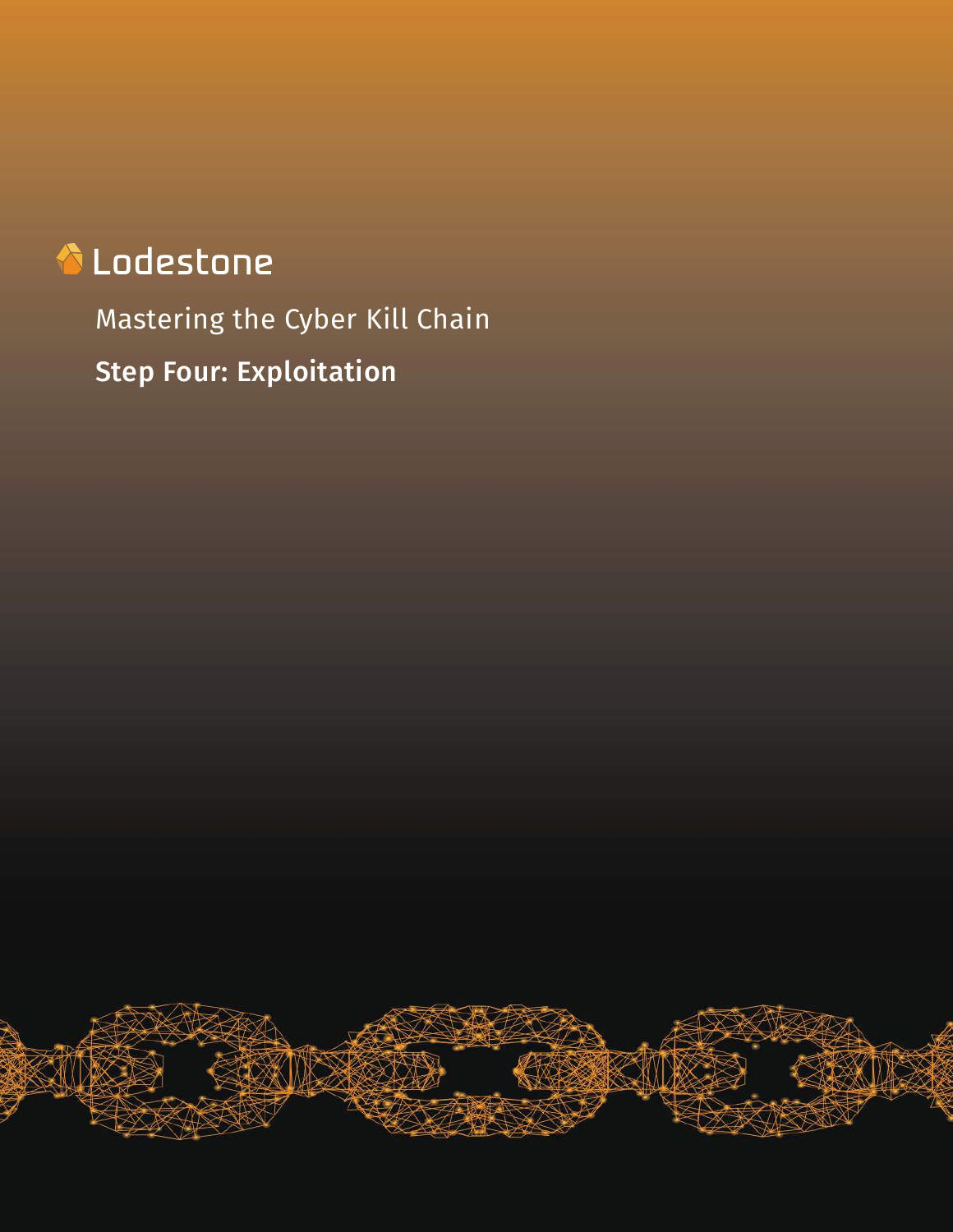

# **STEP FOUR: EXPLOITATION**

Knock, knock, open up the door – it's real! While DMX is unlikely to be the threat actor, exploits certainly can give it to you, and with potentially devastating effects to your business. Once malicious tools have been surreptitiously placed within the boundaries of a target environment, cyberattacks are primed and ready to strike at the first command or trigger.

Exploitation is the fourth step in Lockheed Martin's Cyber Kill Chain®, a framework that outlines the common steps attackers take during a security event or incident. In the earliest steps, Reconnaissance and Weaponization, information about a potential victim or group of victims is collected and used to develop tools that can exploit weaknesses in their environments. Delivery is then used to place these tools at or near the target in preparation to launch a cyberattack.

For cyberattacks from the meticulously planned to spur-of-the-moment attempts, this is where abstract theory is translated into direct action. Malicious code is triggered, malware attempts to run, and the threat actors' plans for the cyberattack are put to the test. Successful execution rewards them with the compromise of the targeted account, system, or other section of the network; however, even failed execution attempts can have adverse effects and damage an environment.

## **EXPLOIT MARKS THE SPOT**

Threat actors must exploit a vulnerability to gain unauthorized access to an environment, whether it be software, hardware, or even human. These may include known flaws that can be used against unpatched systems, or zero-day exploits that have never before been seen. Once placed, malware can be activated remotely or set off by pre-determined factors, such as time of day. However, attackers may not have sufficient access to the environment at that point in time to do so. Here, too, employees serve as a critical line of defense – it only takes a single individual lacking the appropriate security awareness training to be tricked into executing a malicious file by a threat actor posing as a legitimate party.

This monthly series, Mastering the Kill Chain, follows the impact of each step in the Cyber Kill Chain® on three fictional businesses: The Second Breakfast, a small, local brunch restaurant; Fhloston Paradise, a moderately-sized operation that manages spa retreats for celebrities; and Cash Williams, a retail giant that uses a complex infrastructure to sell outdoor goods online and across numerous locations across the country.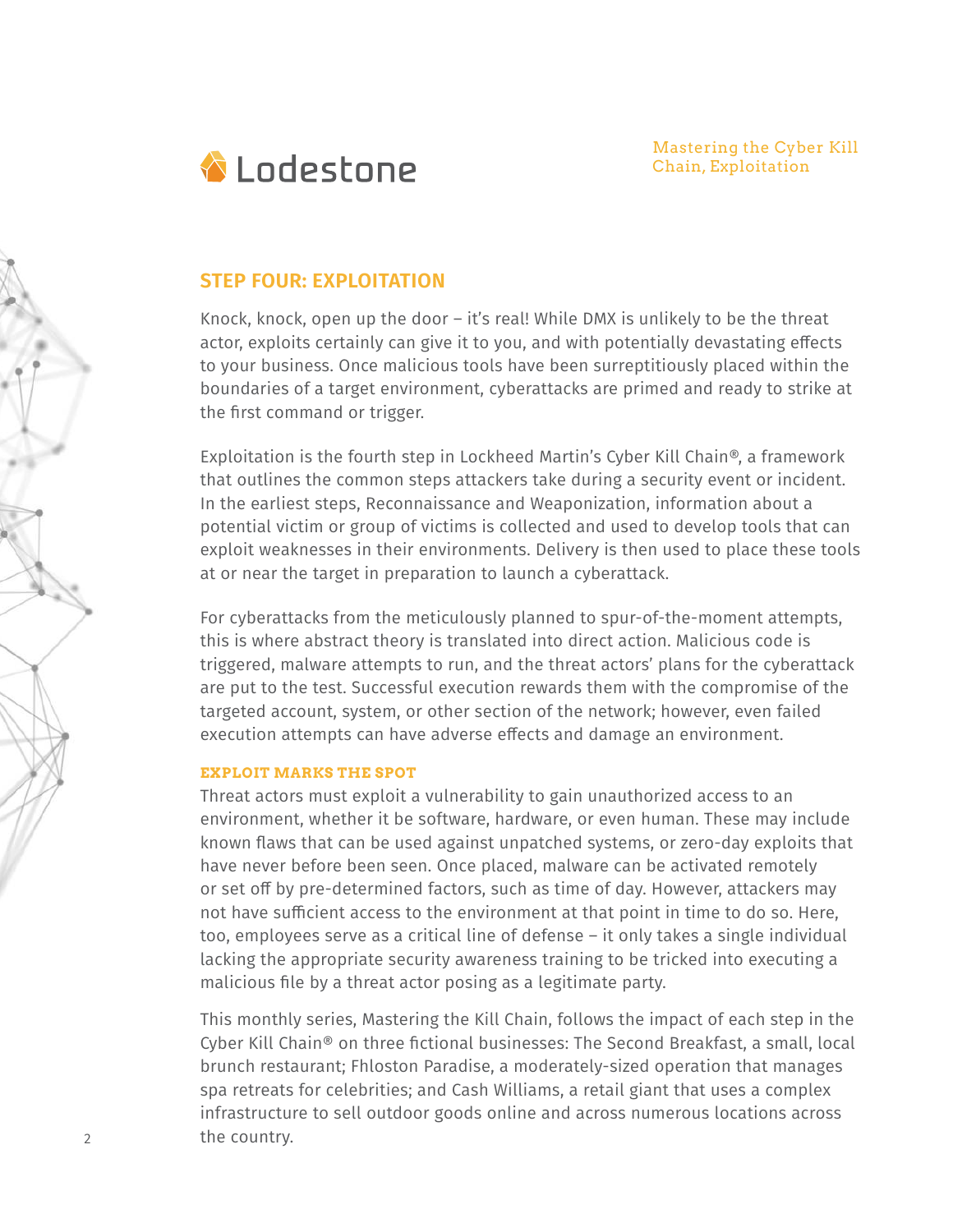

The first of these hypothetical businesses, The Second Breakfast, has a small attack surface but limited funds to dedicate to security. As a result, an opportunistic attacker performing reconnaissance identified an unpatched system facing the public Internet and weaponized this vulnerability by downloading malware for a botnet, delivering it onto the system using a known exploit for the outdated version of the exposed system.

Despite the measures it takes to protect the confidentiality of its high-profile clients, Fhloston Paradise is also now in the danger zone of exploitation. After using reconnaissance to identify a "Contact Us" page with a form that included a scripting error, the attacker weaponized the vulnerability with a custom script that delivered a ransomware package into the environment.

Finally, Cash Williams is in a precarious position. Attackers easily collected a wealth of information about the company and its organization during the reconnaissance phase thanks to the company's recent boom in success and subsequent media coverage. The threat actor has prepared weaponized malware and tricked an unwitting employee into delivering it into the network by posing as a member of the remote Information Technology (IT) team.

#### **SERVING SECOND BREAKFAST**

Small companies like The Second Breakfast are often mistakenly lured into a false sense of security by the belief that they have little value to attackers. The truth, however, is that they are still prime targets, especially for novice hackers or as part of a larger-scale attack. By using a known flaw in an outdated, unpatched, and external-facing systems, a threat actor can hijack the resources of several small companies for use in a botnet to perform denial of service attacks, mine virtual currency, or perform other malicious activities using their combined computing power.

In the Exploitation step, the malware that has been placed on The Second Breakfast's outward-facing systems must be activated to allow the attacker to gain control of them. However, because the systems face the public Internet, the attacker can communicate with relative ease and without much risk of detection. By configuring the malware to await instructions from an attacker command-andcontrol (C2) server and activate itself when prompted, the attacker can simply send that instruction to cause the malware to install itself and go to work.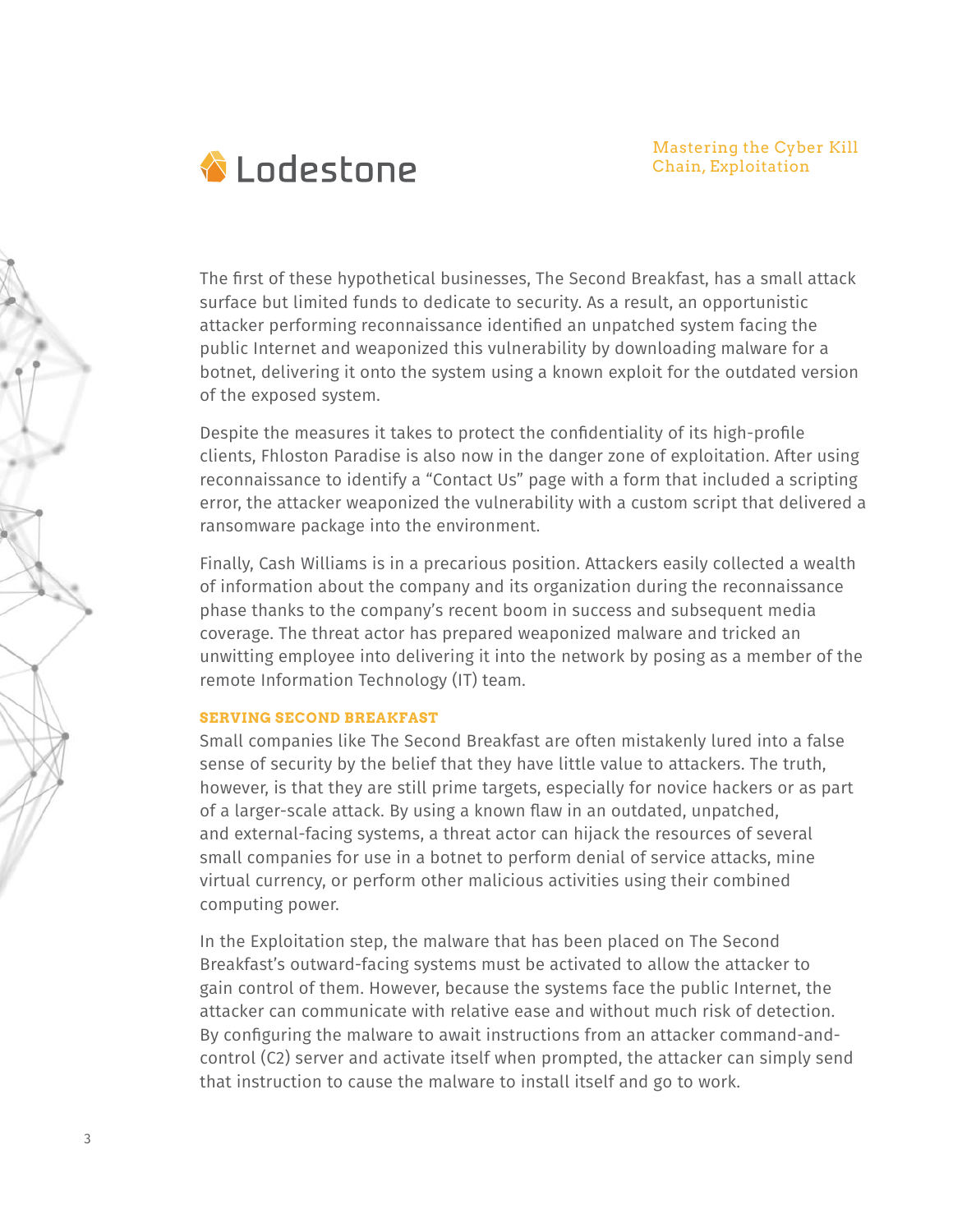

#### **POUNCING ON FHLOSTON PARADISE**

Businesses with particularly sensitive, protected information like Fhloston Paradise may be careful with storage and passwords, but attackers are creative – it only takes one gap in the armor to potentially slip through. Data such as Personally Protected Information (PII), credit card information, or Health Insurance Portability and Accountability Act (HIPAA) information is valuable, and the loss of or unauthorized access to such data can spell disaster for a company, from lawsuits to the loss of important certifications.

Ransomware has become popularized with well-known threat actor groups such as REvil for the bargaining chip it provides to threat actors to make monetary demands of victims. The ransomware version lurking in Fhloston Paradise's environment will, when run, exfiltrate as much data as possible to an attacker-controlled server before attempting to delete backups and shadow copies and encrypt all data and systems. Even if the ransomware is unable to spread to the entire company, locking down critical portions of the network such as file shares could be enough to cripple operations.

#### **COMPROMISING CASH WILLIAMS**

Security awareness is crucial for companies of all sizes, but especially for large companies like Cash Williams, where hundreds of employees are spread out across the country. Even with a strong security setup that includes monitoring and automatic responses, attackers can deceive personnel into thinking they are members of the IT team or new employees. From there, they may be able to convince legitimate employees to unknowingly download and deploy malware.

Once the attacker has played off the goodwill and inexperience of a member of Cash Williams' staff to install malware, convincing them to double-click the file and run it sets the stage for their next step. They may use cover stories such as being a member of IT that needs to walk through installation for a new, required piece of software on employee workstations. From there, with little to no technical work, they can activate the malware that will allow them to fully exploit the system or environment at large. Even if the first attempt isn't successful, Cash Williams' size provides a wealth of employees to target; the attackers need only one susceptible individual to gain a foothold.

4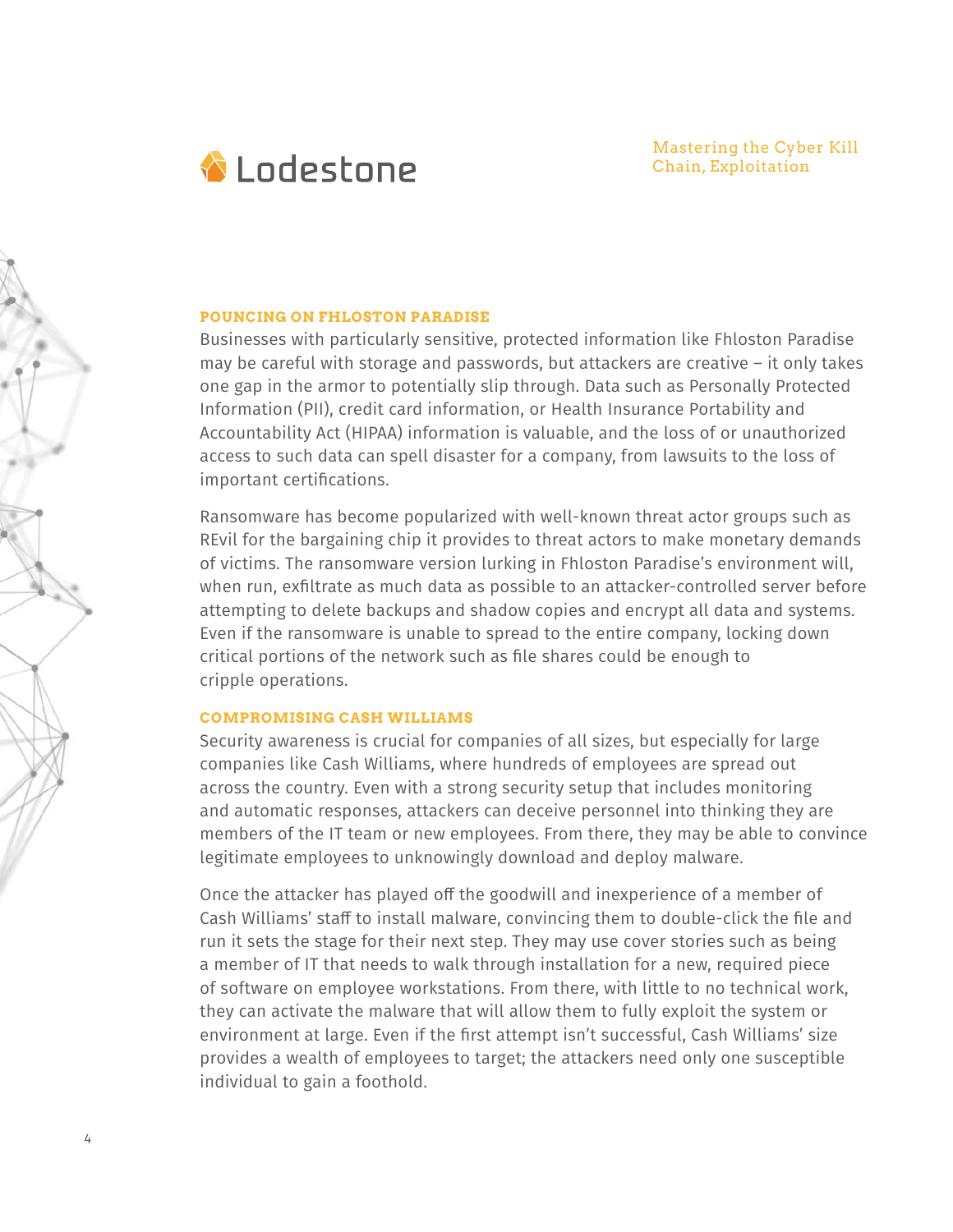

## **EXPECTING (AND EXPELLING) EXPLOITATION**

Exploitation represents the phase in the Cyber Kill Chain<sup>®</sup> in which a cyberattack is truly put to the test. Even if the malware or malicious files do not perform as expected, however, they may still cause massive outages, data loss, or corruption. The key to defending against the Exploitation step is a combination of traditional, resilience-based hardening measures and a strong awareness of a company's environment and its most critical resources. As Paul Brunney, a Senior Consultant in Lodestone's Forensic Investigations group advises, "Know your threats. What would [an attacker] be trying to do, and what do I have to worry about from where I'm at?"

Prior to joining Lodestone, Brunney operated as a cyber warfare expert with the National Security Agency (NSA). As a post-breach case lead that runs investigations into cyberattacks including business email compromises (BECs), ransomware, and more, he has seen exploits from weak configurations to threat actors physically entering a company's building to directly install malware. In addition, the cyberattack landscape is always changing, with new techniques coming to the forefront. "Phishing has gotten super sophisticated – it's not always just malicious links," he said.

Brunney recommends that companies implement thorough training, hardening, and monitoring to help stop exploits, including:

- $\blacktriangleright$  Security awareness training.
- ▶ Logging and endpoint process auditing.
- Regular backups and segregated networks.
- ▶ Secure coding training, including OWASP.

In the examples described above, endpoint monitoring and response could have helped The Second Breakfast and Fhloston Paradise detect and isolate malware the moment it began running within their environments. Meanwhile, Cash Williams could have combatted more sophisticated forms of social engineering by implementing and regularly testing employees and implementing protocols for IT personnel, for example, to confirm their identities when requesting access to a workstation.